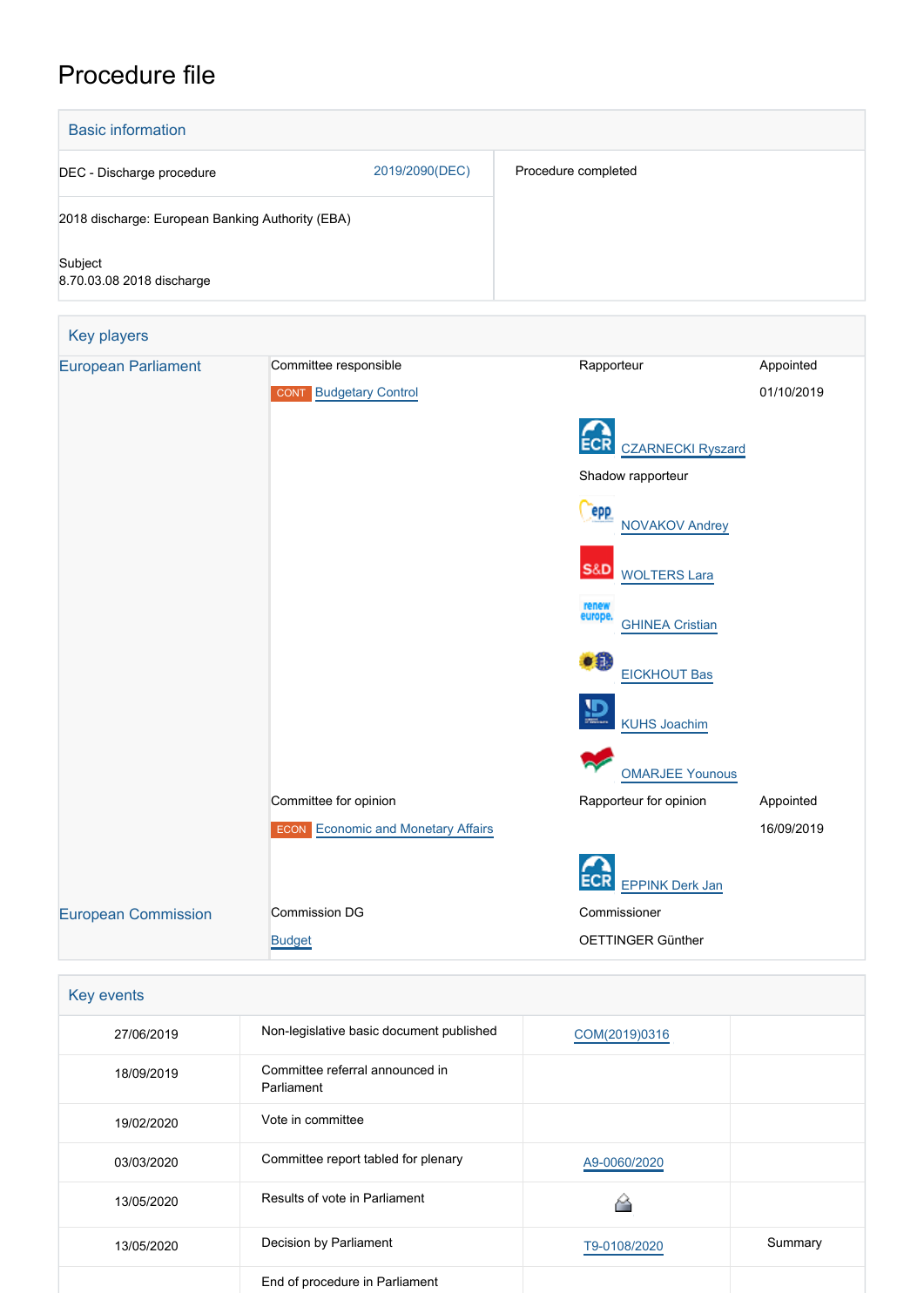| 13/05/2020 |                                         |  |
|------------|-----------------------------------------|--|
| 11/12/2020 | Final act published in Official Journal |  |
|            |                                         |  |

| <b>Technical information</b> |                           |  |  |  |
|------------------------------|---------------------------|--|--|--|
| Procedure reference          | 2019/2090(DEC)            |  |  |  |
| Procedure type               | DEC - Discharge procedure |  |  |  |
| Stage reached in procedure   | Procedure completed       |  |  |  |
| Committee dossier            | CONT/9/00818              |  |  |  |

### Documentation gateway

| Non-legislative basic document                         |             | COM(2019)0316 | 27/06/2019 | EC. |         |
|--------------------------------------------------------|-------------|---------------|------------|-----|---------|
| Committee draft report                                 |             | PE639.863     | 05/12/2019 | EP  |         |
| Committee opinion                                      | <b>ECON</b> | PE643.104     | 27/01/2020 | EP  |         |
| Amendments tabled in committee                         |             | PE644.975     | 31/01/2020 | EP  |         |
| Supplementary non-legislative basic<br>document        |             | 05761/2020    | 06/02/2020 | CSL |         |
| Committee report tabled for plenary, single<br>reading |             | A9-0060/2020  | 03/03/2020 | EP  |         |
| Text adopted by Parliament, single reading             |             | T9-0108/2020  | 13/05/2020 | EP  | Summary |

Final act

Budget 2020/1943 [OJ L 417 11.12.2020, p. 0321](https://eur-lex.europa.eu/legal-content/EN/TXT/?uri=OJ:L:2020:417:TOC)

## 2018 discharge: European Banking Authority (EBA)

The European Parliament decided to grant discharge to the Executive Director of the European Banking Authority (EBA) for the financial year 2018 and to approve the closure of the accounts for the financial year in question.

Noting that the Court of Auditors has stated that it has obtained reasonable assurances that the Authoritys annual accounts for the financial year 2018 are reliable and that the underlying transactions are legal and regular, Parliament adopted by 607 votes to 81 with 5 abstentions, a resolution containing a series of recommendations, which form an integral part of the decision on discharge and which add to the general recommendations set out in the [resolution](https://oeil.secure.europarl.europa.eu/oeil/popups/ficheprocedure.do?lang=en&reference=2019/2098(DEC)) on performance, financial management and control of EU agencies:

#### Authoritys financial statements

The final budget of the Authority for the financial year 2018 was EUR 42 584 409, representing an increase of 10.84 % compared to 2017. The increase was related to the relocation process of the Authority to Paris. The Authority is financed by a contribution from the Union (EUR 16 142 578, representing 37.91 %), and contributions from national supervisory authorities of the Member States and observers (EUR 26 441 831, representing 62.09 %).

#### Budget and financial management

The budget monitoring efforts during the financial year 2018 resulted in a budget implementation rate of 99.85 %, representing an increase of 3.94 % compared to 2017. The rate of execution of payment appropriations was 88.23 %, representing a slight increase of 0.96 % compared to the previous year.

#### Other observations

Members also made a series of observations regarding performance, staff policy, procurement and conflicts of interest.

In particular, they noted that:

- the Authority will see its role, powers and resources enhanced in the field of anti-money laundering and combating the financing of terrorism (AML/CFT). It should take a leading role in the prevention of money laundering, taking advantage of the new competences and the creation of